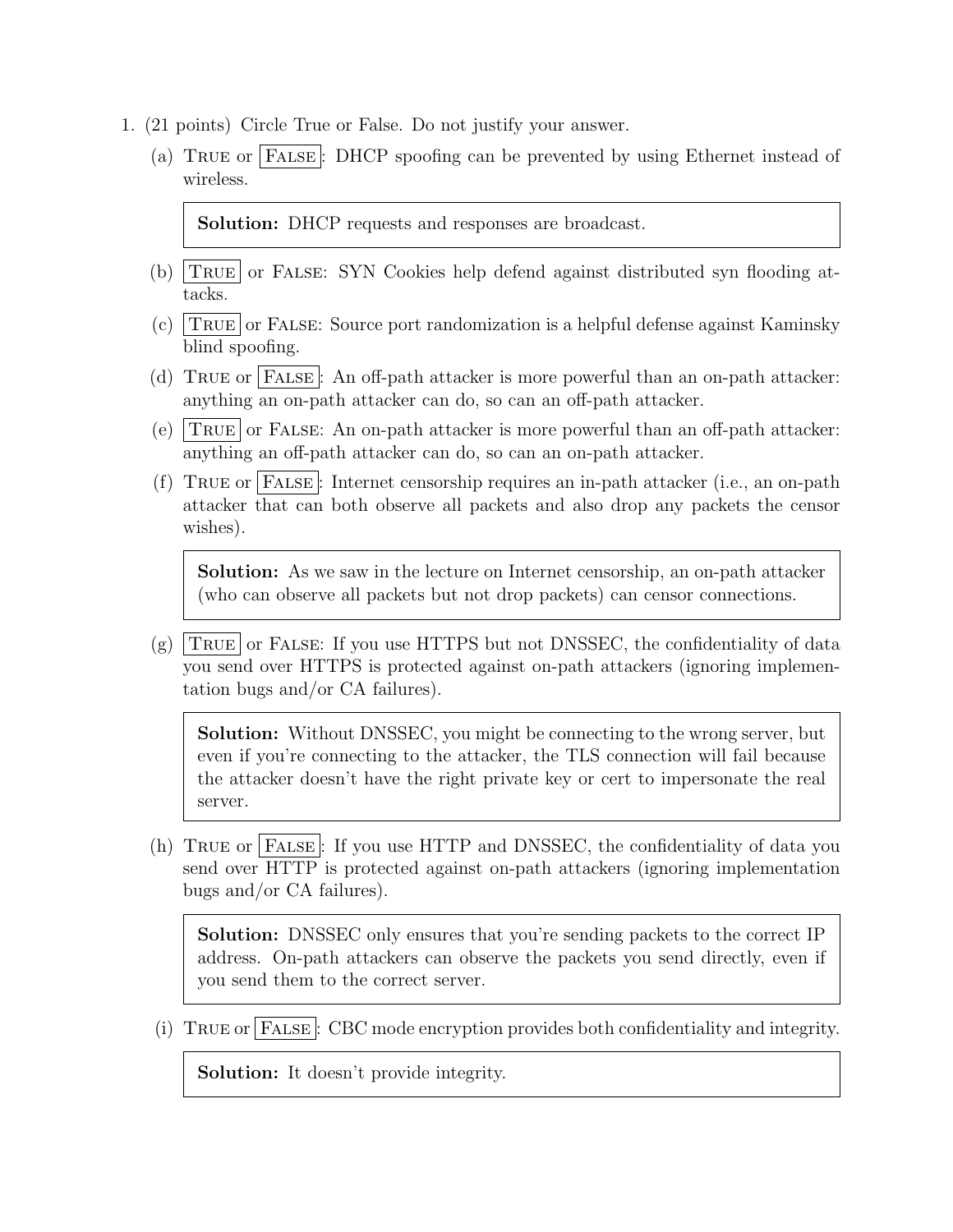(j)  $TRUE$  or FALSE: CBC mode encryption provides confidentiality against chosenplaintext attacks (IND-CPA security).

Solution: See lecture notes.

(k) TRUE or FALSE: Using a pseudorandom number generator, seeded by the current time of day (measured to microsecond precision), is a good way to generate an AES key.

Solution: Such a seed is guessable, enabling brute-force attacks to recover the AES key.

- (1) TRUE or FALSE: Cryptography is a reasonable defense if an adversary might be able to eavesdrop on network packets.
- (m) True or False : Stack canaries are a good defense against heap-based buffer overflows.

Solution: They're aimed at overflows of stack-allocated buffers; an overflow of a buffer in the heap won't overwrite the canary and won't be detected by the stack canary defense.

(n) True or False : Fuzz-testing requires access to source code to find vulnerabilities.

Solution: Fuzz-testing doesn't require access to source code; you can fuzz test a binary.

- (o)  $T_{\text{RUE}}$  or FALSE: Prepared statements are a good defense against SQL injection.
- (p) True or False : Setting the "secure" flag on a cookie (so it will only be sent over HTTPS) is a good defense against CSRF.
- (q) TRUE or FALSE: TLS does not provide confidentiality if you use a TCP implementation whose TCP initial sequence numbers are predictable.
- (r) True or False : Access control ensures that authorized users who have access to sensitive data won't misuse it.

Solution: Access control only limits which users can access the data; it can't restrict what they do with the data, once they have it.

(s) True or False : Alice wants to communicate with Bob using Tor with 3 intermediaries. If the first 2 intermediaries are dishonest, they will be able to determine that Alice and Bob are communicating.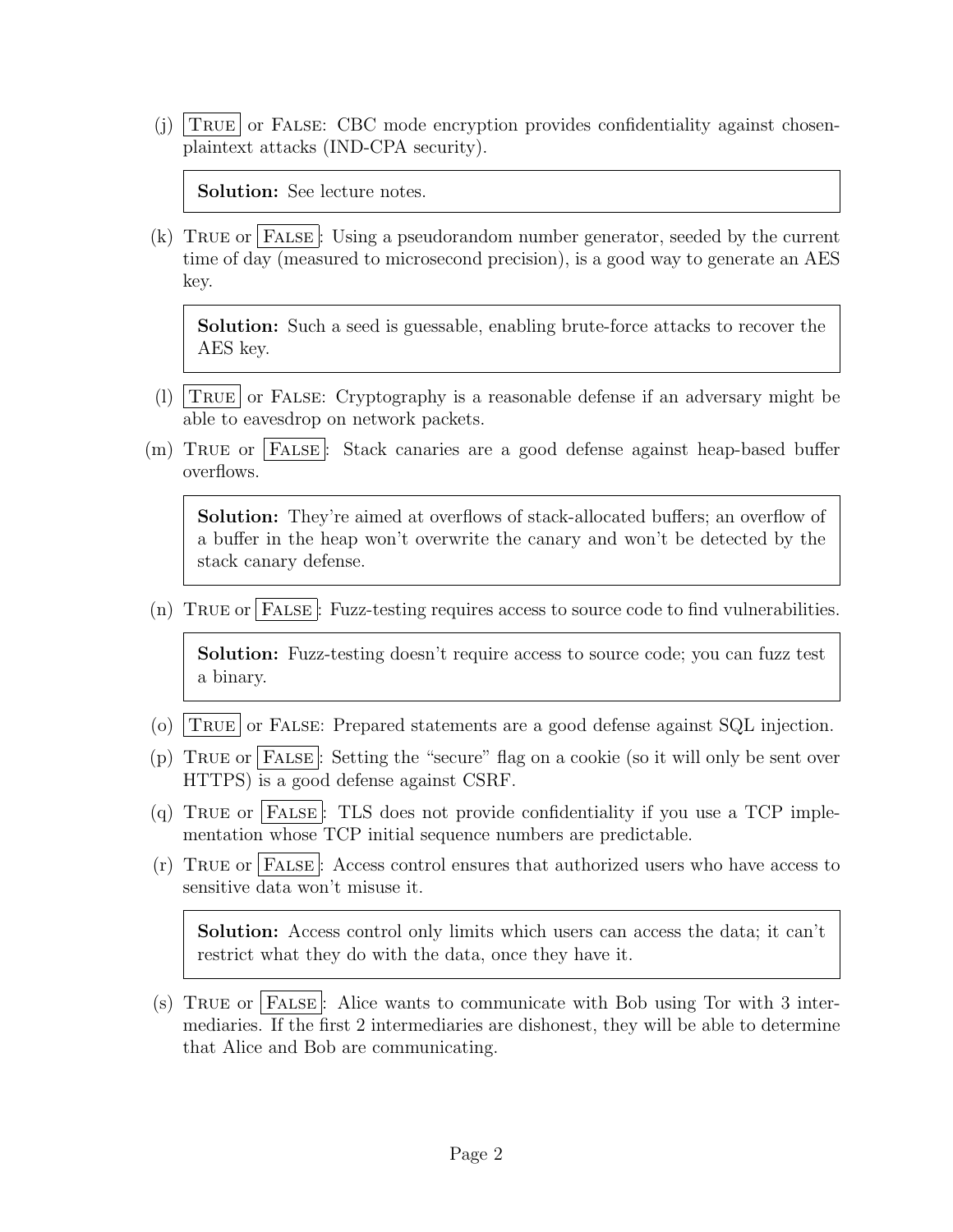Solution: They can see packets coming from Alice, but can't tell where they are going (they can see that they're going towards the 3rd intermediary, but can't tell where they'll go from there).

(t) True or False : When a client sends a message over the Tor network, Tor's onion routing works because each intermediary encrypts the message they receive with the public key of the following intermediary, so no one else can decrypt the messages.

Solution: All encryption is done by the client, not by the intermediaries. The client encrypts multiple times, in a nested fashion, once per intermediary; each intermediary then removes one level of encryption.

(u)  $T_{\text{RUE}}$  or FALSE: The homomorphic properties of encryption allow servers to compute products or sums of encrypted data without having to decrypt it, as long as the data is encrypted with the right encryption algorithm.

Solution: e.g., RSA or Paillier.

- 2. (12 points) You are doing a security test of a website, ShopSMart.com. In each part below, based on the symptoms you observe, give the name of the type of vulnerability that is most likely responsible for those symptoms. Write just the name of the type/category of vulnerability (e.g., "buffer overrun"); you don't need to write a detailed description of the specific attack or vulnerability.
	- (a) You try to sign up for an account and type Can't stop the signal into the text field for entering your last name. When you click the button to submit the form, you see an error page that mentions a syntax error in the database query. What type of vulnerability does this most likely indicate?

Solution: SQL injection

(b) You sign up under your real name, then place an order for 65539 bookmarks: you add the bookmark to your cart and enter a quantity of 65539. You place the order. A week later, a giant package arrives at your doorstep containing 65539 bookmarks. You check your credit card bill, and you see you've only been charged for 3 bookmarks.

What type of vulnerability does this most likely indicate?

Solution: Integer overflow or integer conversion vulnerability (other answers may be valid as well).

(c) ShopSMart.com has a one-click buy feature: on the web page for each item, there is a button labelled "Buy instantly!". If you click that button while logged in, it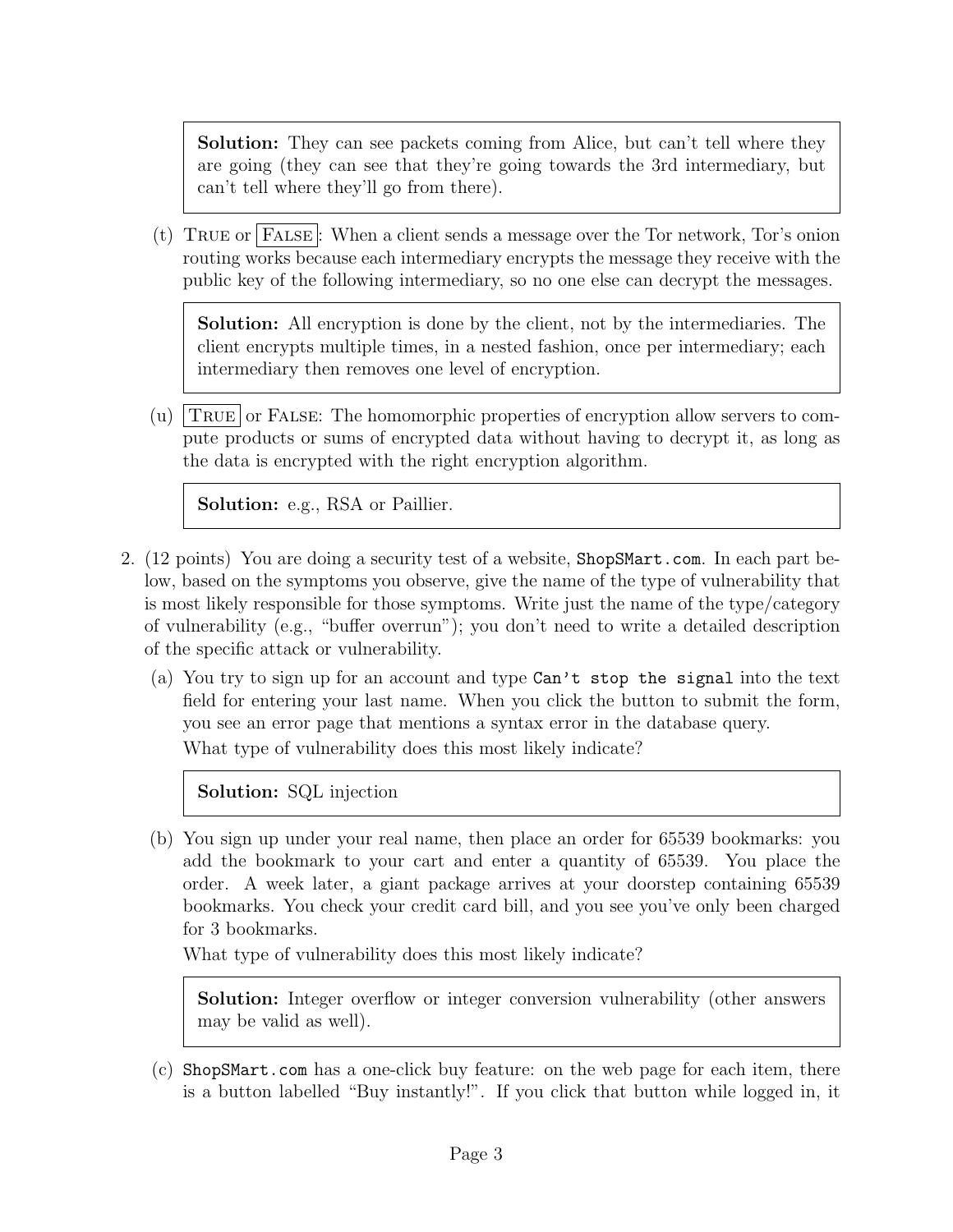instantly places an order for the item and charges your credit card on file, without requiring you to go through any other web pages (there's no separate checkout page, no confirmation page—the order is placed immediately). You view the HTML source for the page for the bookmark, and you see

```
<FORM ACTION="http://shopsmart.com/instantbuy&item=bookmark">
  <BUTTON TYPE="submit" VALUE="Buy instantly!">
</FORM>
```
You know this means that when the button is clicked, the browser will load the page http://shopsmart.com/instantbuy&item=bookmark. Looking through the rest of the page source, the page doesn't appear to contain any Javascript. What type of vulnerability does this most likely indicate?

Solution: CSRF.

3. (8 points) You have a secure cryptographic hash function  $H: \{0,1\}^{2n} \to \{0,1\}^n$  that takes  $2n$ -bit inputs and outputs a *n*-bit digest. You want to create a secure cryptographic hash function  $F: \{0,1\}^{4n} \to \{0,1\}^n$  that takes  $4n$ -bit inputs and outputs a *n*-bit digest. How could you do this? Fill in the definition below, assuming  $w, x, y, z$  are each *n*-bit values:

**Solution:**  $F(w, x, y, z) = H(H(w, x), H(y, z))$  or  $F(w, x, y, z) = H(w, H(x, H(y, z)))$ or  $F(w, x, y, z) = H(H(H(w, x), y), z)$ , etc. Also fine:  $F(w||x||y||z) = H(H(w||x)||H(y||z))$ , etc.

(Don't explain or justify your answer.)

- 4. (12 points) (a) A code injection attack is one that involves attacker-chosen code being introduced into an application and then executed. Which of the following attacks are a form of code injection attack? Circle all that apply.
	- 1. Buffer overflow
	- 2. Port scanning
	- 3. Kaminsky-style blind spoofing of DNS responses
	- 4. CSRF
	- 5. TCP SYN flooding
	- 6. Clickjacking
	- 7. | XSS |
	- 8. Browser-in-browser attacks
	- 9. None of the above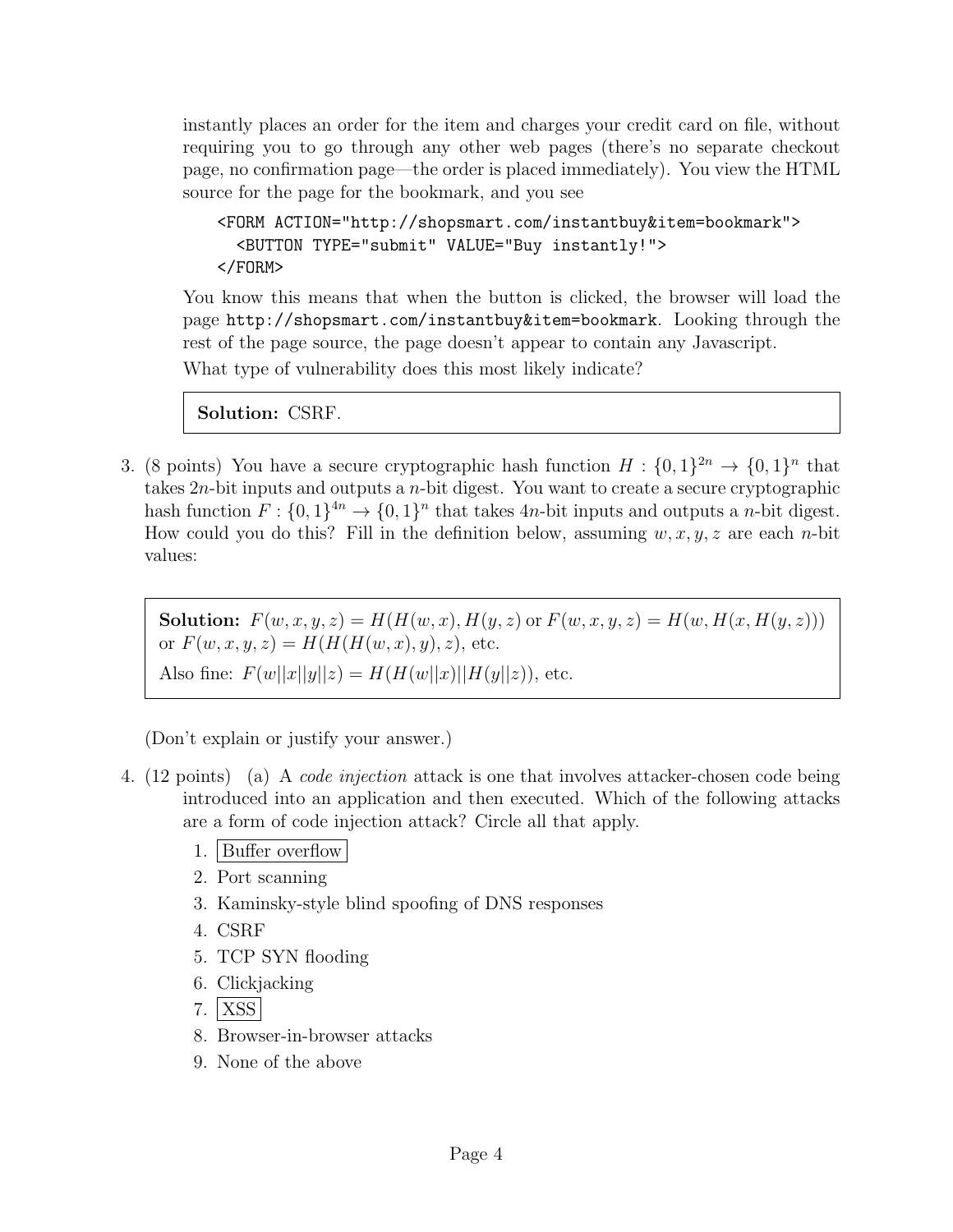(b) In iOS, each app runs with the userid mobile. In Android, each app runs with a unique userid specific to that app. Which of these two better follows the principle of least privilege? Why?

Solution: Android. Each userid can be assigned a different set of permissions.

5. (12 points) The Chrome browser contains a built-in filter which attempts to block certain attacks. When a user visits http://website.com/foo.html?name=value, Chrome looks at the HTML response and checks all Javascript scripts in the page to see if any of them are contained in (that is, a substring of) value; if so, Chrome refuses to execute that script.

For each part, circle Yes or No, then explain in a sentence why or why not. Assume the attacker doesn't try to do anything special to bypass the filter.

(a) Will this stop reflected XSS attacks?

$$
\boxed{\rm Yes}
$$
 No

Explanation:

Solution: Yes (at least some): they involve malicious data being copied from value into the response.

(b) Will this stop stored XSS attacks? (Stored XSS is also known as persistent XSS.)  $YES$   $|No|$ 

Explanation:

Solution: The malicious data in the HTML response comes from the database, not from a URL parameter.

(A prior request causes malicious data to be stored into the database; then later the victim visits a page that causes it to be copied from the database to the HTML response. That's two requests. Neither one will be blocked by Chrome.)

(c) Will this stop CSRF attacks?

YES  $|No|$ 

Explanation:

Solution: In CSRF the harm is done by the server acting on the request; the response is irrelevant.

6. (15 points) (a) When users of bank.com are logged in, a request to bank.com/session.js returns a Javascript file containing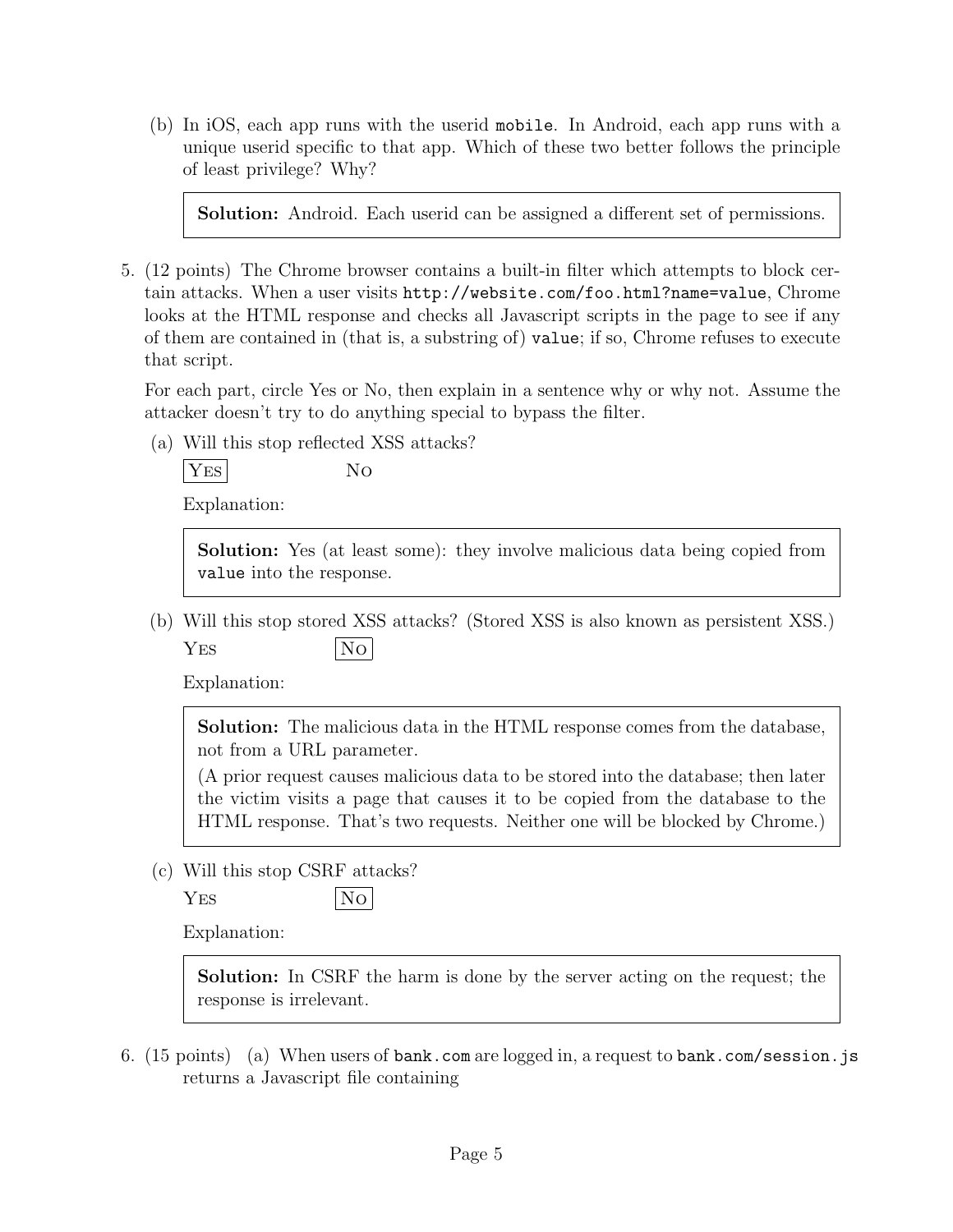var session\_id = "0123456789";

except that 0123456789 is replaced with the session ID for the user who made the request.

An attacker controls evil.com and would like to learn Alice's session ID for bank.com. How can the attacker do this? Explain why the same-origin policy doesn't stop this attack. (Assume the attacker can get Alice to visit evil.com.)

Solution: Put <SCRIPT SRC="http://bank.com/session.js"> into evil.com's page, followed by Javascript that reads the session\_id variable and sends it back to evil.com. Allowed because of the special exception in the same-origin policy for scripts.

(It's fine to assume Alice is logged in for this part; otherwise, no attack is possible.)

(b) When bank.com learns of this problem, they fix it by beginning all Javascript files with

```
if (!document.location.includes("http://bank.com")) {
    while (1) \{\} // infinite loop
}
```
Explain why this doesn't work. How could an attacker defeat this defense?

Solution: An attacker could put malicious stuff on http://bank.com.evil.com/, or on http://evil.com/foohttp://bank.com/.

(c) Propose better Javascript code to put at the start of all Javascript files.

```
Solution:
    if (!document.location.startsWith("http://bank.com/")) {
        while (1) {} // infinite loop
    }
or
    if (document.domain != "bank.com")) {
        while (1) \{\} // infinite loop
    }
or some similar solution.
We're not testing you on your knowledge of specific Javascript APIs, so it was
fine to make up method names if you didn't know what methods to use, as long
as your intent is clear.
```
7. (18 points) Tracy proposes a new mode of operation for AES encryption, which we'll call the Tracy block chaining (TBC) mode. The message  $M$  is split into 16-byte blocks,  $M =$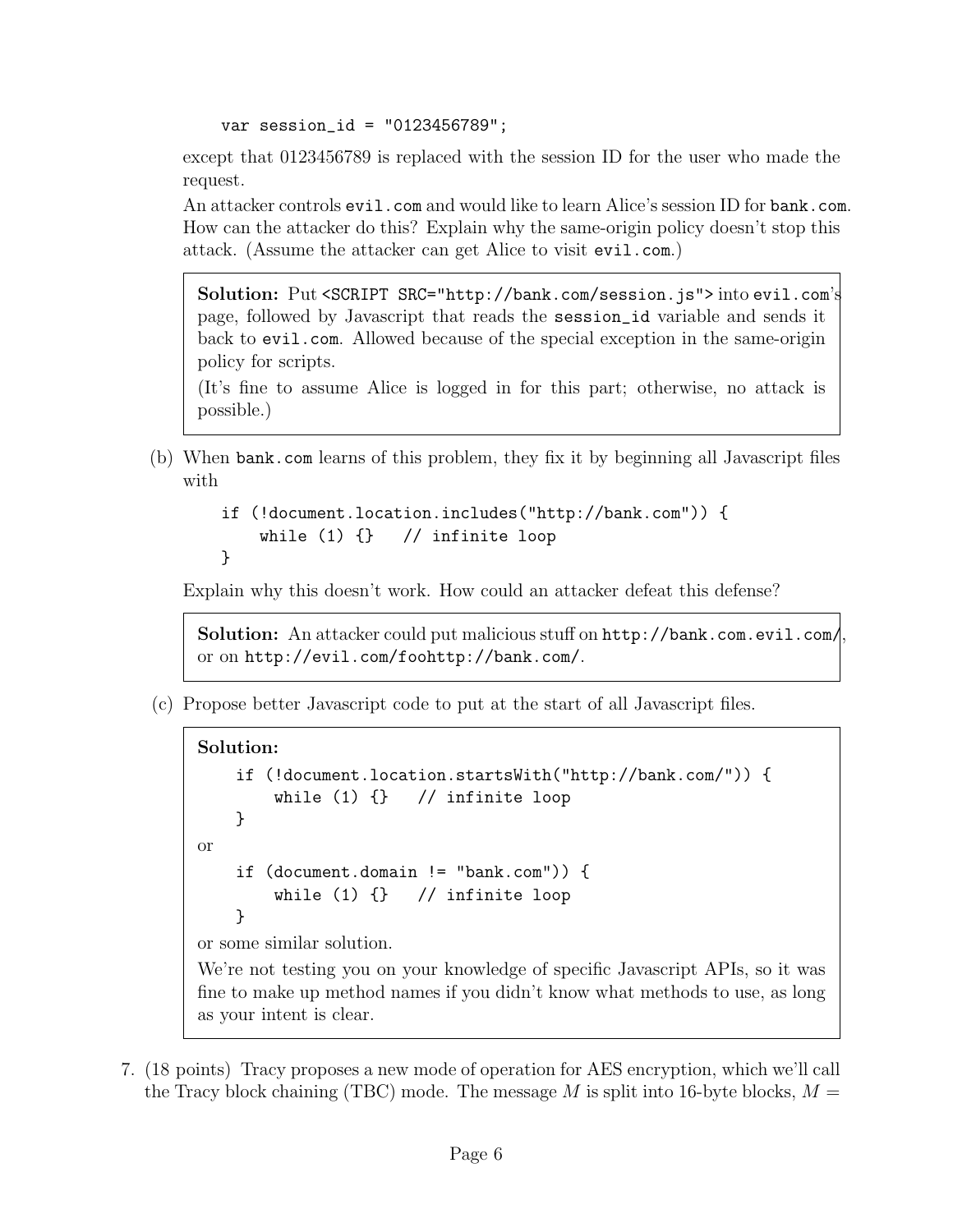$M_1||M_2|| \cdots ||M_k$ . The ciphertext  $C = C_0||C_1|| \cdots ||C_k$  is computed as follows: we pick a random 16-byte IV, let  $C_0 =$  this IV, let  $M_0 =$  this IV, and define  $C_i = E_k(M_{i-1} \oplus M_i)$ for  $i = 1, 2, \ldots, k$ . Here  $E_k(\cdot)$  denotes encryption of a single block using the AES block cipher and  $D_k(\cdot)$  denotes decryption of a single block using the AES block cipher.

(a) Define the decryption algorithm. If the ciphertext is  $C_0||C_1|| \cdots ||C_k$ , give an equation specifying how the recipient can recover  $M_1, \ldots, M_k$  as a function of the  $C_i$ 's:

Solution:  $M_i = D_k(C_i) \oplus M_{i-1}$ .  $M_i = D_k(C_i) \oplus D_k(C_{i-1}) \oplus \ldots \oplus D_k(C_1) \oplus C_0$  would also be fine.

(b) Is TBC mode IND-CPA secure? Why or why not? Circle "yes" or "no", then justify your answer.

 $YES$  or  $|No|$ Justification:

> Solution: There are many possible justifications. Here are a few examples, any one of which would be sufficient:

- The plaintext  $0||Y$  will be distinguishable from  $X||Y$  (the ciphertext for the former will have  $C_1 = C_2$ .
- The plaintext  $X||X||X$  is distinguishable from  $X||Y||Z$ . (The last two blocks of ciphertext will be identical, for the first plaintext.)
- If you send the same message twice, all but the first 32 bytes of the ciphertext will be identical both times.
- (c) Alice encrypts the message  $M = \text{cs161}$  is so easy using TBC. M is 16 bytes, and Alice uses no padding, so here  $k = 1$ . Let the resulting ciphertext be  $C = C_0||C_1$ . Alice sends C to Bob.

Mallory is a man in the middle. Mallory wants to tamper with this ciphertext and replace it with some other ciphertext  $C'$ , so that when Bob decrypts  $C'$ , he will receive  $M' = \text{cs161}$  is so hard. Can Mallory do this? Circle "yes" or "no", then justify your answer: if you circled yes, describe the modified ciphertext  $C'$  that Mallory should send; if you circled no, explain why Mallory can't do it.

 $|YES|$  or No

Justification:

**Solution:**  $C = C'_0 || C_1$  where  $C'_0 = C_0 \oplus M \oplus M'$ .

8. (20 points) The TLS specification says that, during the handshake, the browser should send a random 256-bit number  $R_B$  and the server should send a random 256-bit number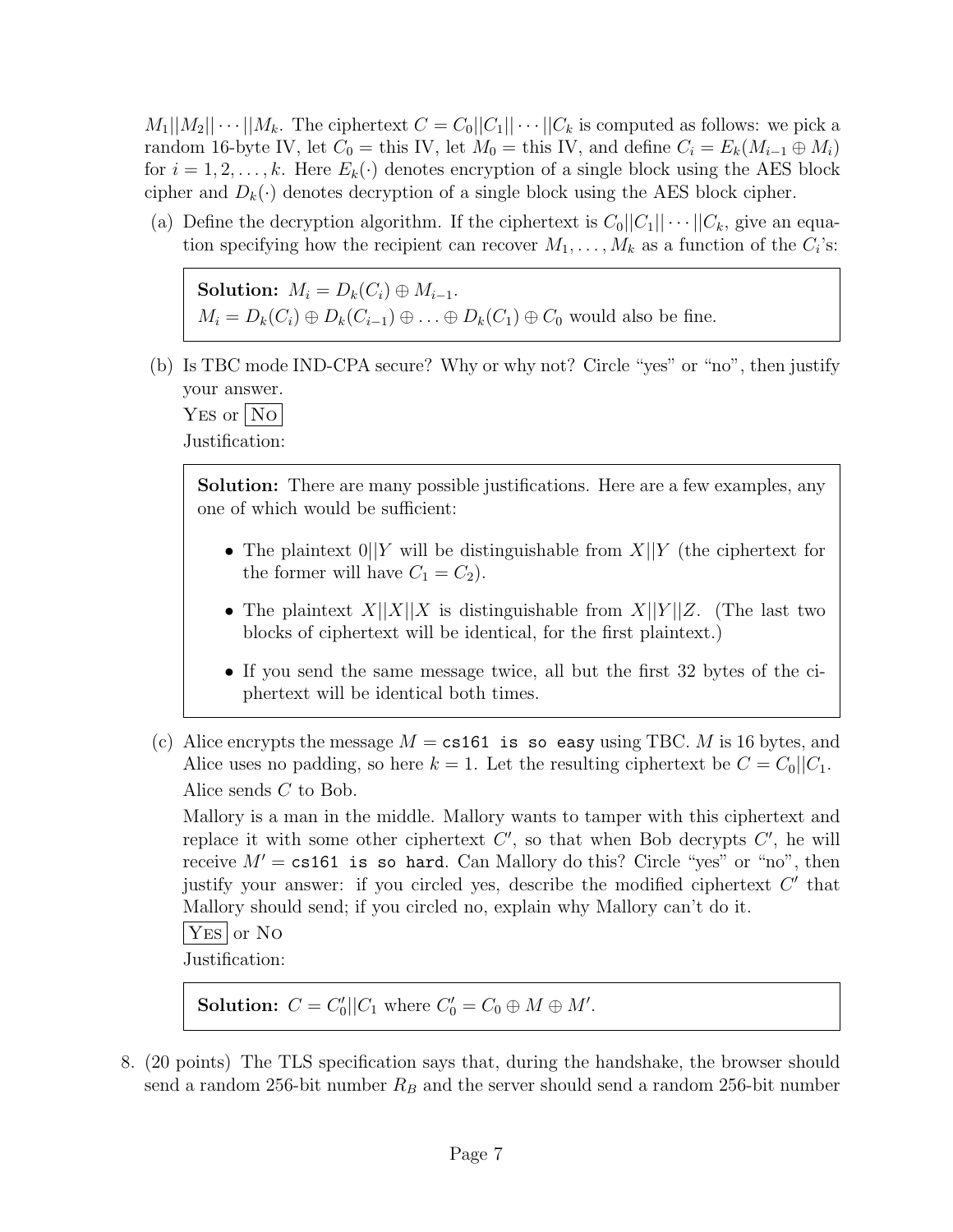$R<sub>S</sub>$ . This question asks about the consequences if a browser or server fails to implement this correctly. Each part is independent. Assume the browser and server use RSA-based key exchange (not Diffie-Hellman).

- (a) Suppose Alice downloads a buggy version of the Chrome browser that implements TLS incorrectly. Instead of picking  $R_B$  randomly, it increments a counter and sends it instead. Which of the following attacks are possible? Circle all that apply.
	- 1. A man-in-the-middle can compromise Alice's confidentiality (e.g., learn the data she sends over TLS).
	- 2. If Alice visits a HTTPS URL, a man-in-the-middle can successfully replay that HTTP request to the server a second time.
	- 3. If Alice visits the same HTTPS URL twice, when Alice visits that URL the second time a man-in-the-middle can successfully replay the HTML page that was returned by the server on Alice's first visit.
	- 4. A man-in-the-middle can learn the symmetric MAC keys that protect data sent over TLS connections initiated by Alice's browser.
	- 5. None of the above

**Solution:** None will be possible. Even if  $R_B$  were to repeat, Alice would choose a different pre-master secret each time and thus they'll end up with different symmetric keys for each different connection, so it's not possible for a MITM to replay an HTML page returned on a prior connection.

- (b) Alice downloads a patch for her buggy version of Chrome, which fixes the previous problem but introduces another bug. Now, her client generates the pre-master secret by incrementing a counter. Which of the following attacks are possible? Circle all that apply.
	- 1. A man-in-the-middle can compromise Alice's confidentiality (e.g., learn the data she sends over TLS).
	- 2. If Alice visits a HTTPS URL, a man-in-the-middle can successfully replay that HTTP request to the server a second time.
	- 3. If Alice visits the same HTTPS URL twice, when Alice visits that URL the second time a man-in-the-middle can successfully replay the HTML page that was returned by the server on Alice's first visit.
	- 4. A man-in-the-middle can learn the symmetric MAC keys that protect data sent over TLS connections initiated by Alice's browser.
	- 5. None of the above

Solution: The MITM can recover the pre-master secret by brute-forcing it, infer the symmetric keys, and then all security is lost. For example, an attacker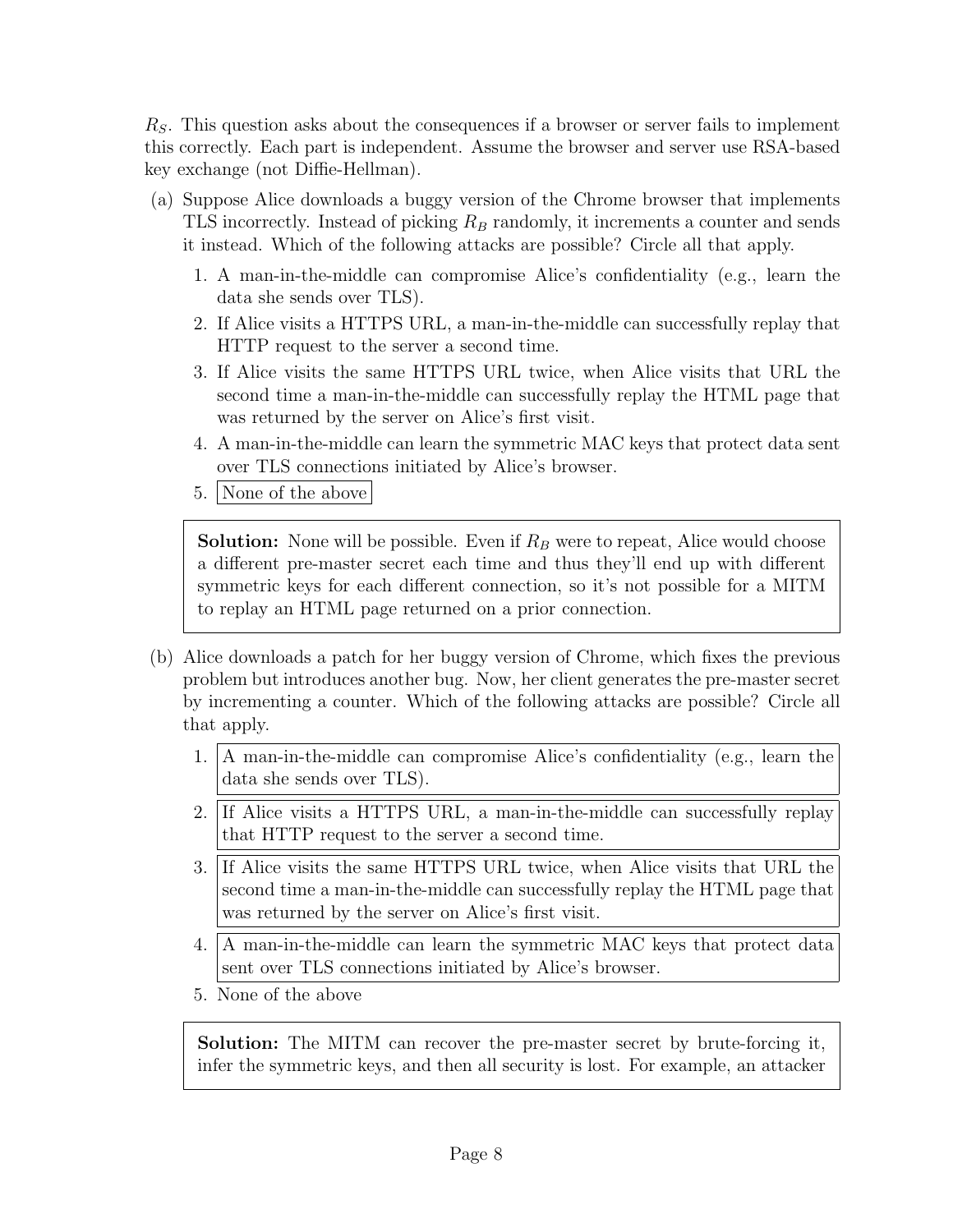can decrypt all the traffic Alice sent over TLS, and then inject it into a new TLS session from Alice (encrypted and MAC'ed with the proper keys for that connection, which can also be recovered in the same way).

Replay means that the recipient receives the message a second time. (Successfully means that the recipient doesn't reject/detect the message when it is replayed, i.e., that the second copy is accepted as if it were intended to be sent by Alice.)

- (c) Alice downloads an updated version of Chrome that is finally correct. With her fixed browser, she visits https://lazycodrz.com/. That server's TLS implementation has a bug: instead of picking  $R<sub>S</sub>$  randomly, it always sends all zeros. Which of the following attacks are possible? Circle all that apply.
	- 1. A man-in-the-middle can compromise Alice's confidentiality (e.g., learn the data she sends over TLS).
	- 2. If Alice visits a HTTPS URL, a man-in-the-middle can successfully replay that HTTP request to the server a second time.
	- 3. If Alice visits the same HTTPS URL twice, when Alice visits that URL the second time a man-in-the-middle can successfully replay the HTML page that was returned by the server on Alice's first visit.
	- 4. A man-in-the-middle can learn the symmetric MAC keys that protect data sent over TLS connections initiated by Alice's browser.
	- 5. None of the above

Solution: Attack 2 is possible because the symmetric keys are derived as a function of the pre-master secret,  $R_B$ , and  $R_S$ . If the MITM replays the entire handshake to the server, the pre-master secret and  $R_B$  will automatically be identical; and due to the bug in the server,  $R<sub>S</sub>$  will be identical as well, so the same symmetric keys will be derived, and encrypted and MAC'ed data from the prior connection can be replayed a second time.

9. (14 points) In older versions of iOS, the implementation of malloc() looked approximately like this:

```
struct malloc_header {
    size_t len;
}
void * malloc(size_t len) {
    struct malloc_header *hdr;
    size_t n;
    n = sizeof(malloc_header) + len;
                            // (*)
```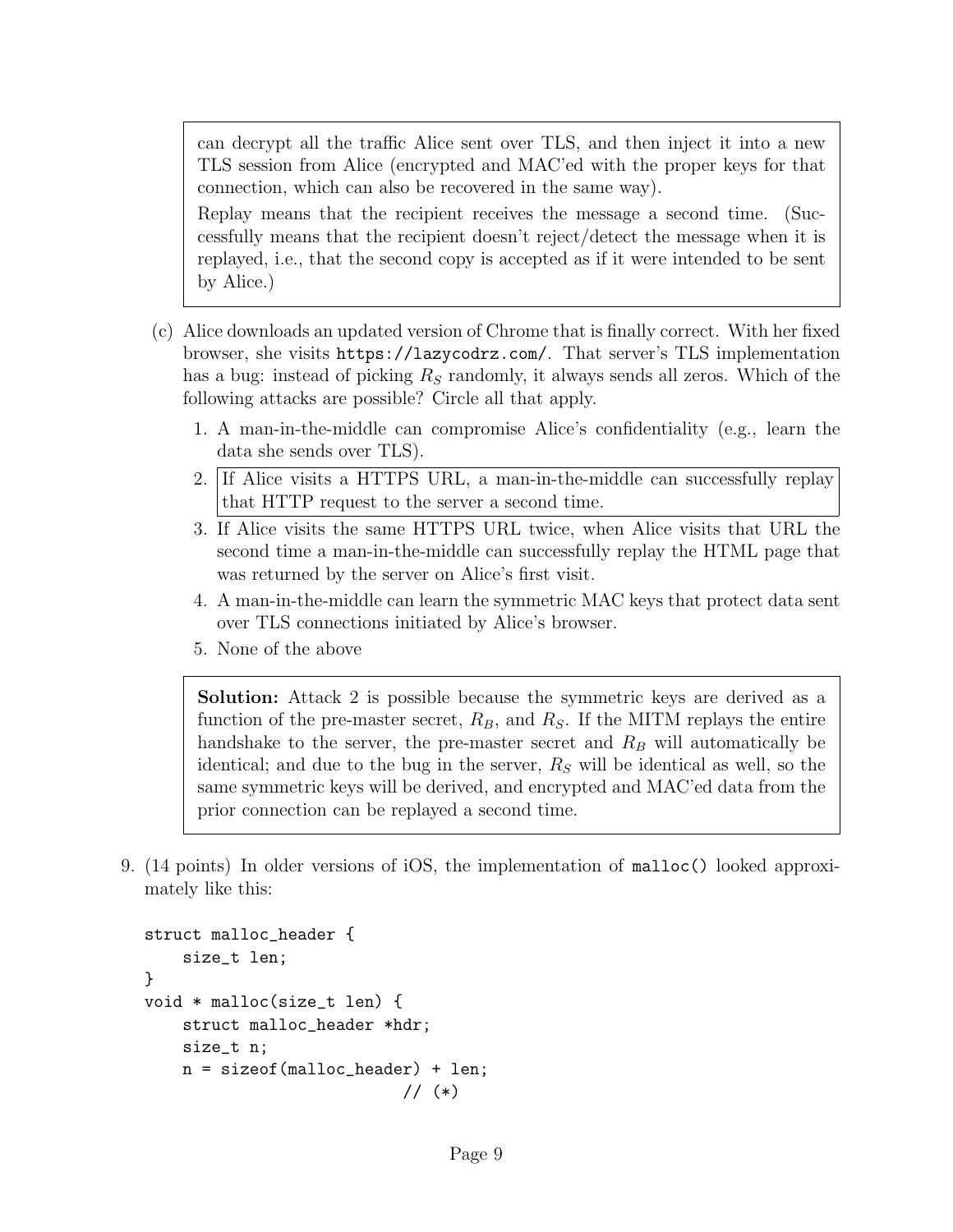```
hdr = system_alloc(n); // allocate n bytes of memory
    hdr->len = n;
    return hdr + 1;
}
```
You can assume the call to system\_alloc() will never fail; it always succeeds in allocating n bytes of memory. You can also assume this runs on a 32-bit architecture and size\_t is a 32-bit value.

void free(void \*p) struct malloc<sub>headerhdr</sub> = p; hdr = hdr - 1; system<sub>f</sub> ree(hdr, hdr-> len);

(a) This implementation of malloc() could create a security problem for apps. Give an example of an invocation of malloc() that could be problematic. Make sure to show a specific value for malloc()'s parameter (it's OK to use hex or a mathematical expression). Explain briefly why this causes a problem.

**Solution:** malloc $(2^{32} - 1)$ 

This causes an integer overflow when calculating n, so it will allocate many fewer bytes than the app is expecting.

Answers of  $2^{32} - 2$  and  $2^{32} - 3$  were also valid.  $2^{32} - 4$  is valid if you assume that system\_alloc(0) returns a zero-byte buffer rather than NULL (a reasonable assumption).

Some people asked about the type of the argument to system\_alloc(). Even if the type were uint64\_t (which seems unlikely, given that we're on a 32-bit system), the code would still be buggy. The integer overflow happens when assigning to n, which is a size\_t, so by the time this is passed to system\_alloc(), the overflow has already happened and the damage is inevitable.

(b) Fix this problem by adding some extra code at the line marked (\*). What C code should we add there?

## Solution:

```
if (n < sizeof(struct malloc_header))
    return NULL;
or
if (n < len)
    return NULL;
An answer like
if (n < 4)return NULL;
```
is not so good. It's better not to hardcode an assumption about the size of a struct malloc\_header: if the compiler decides to insert padding bytes into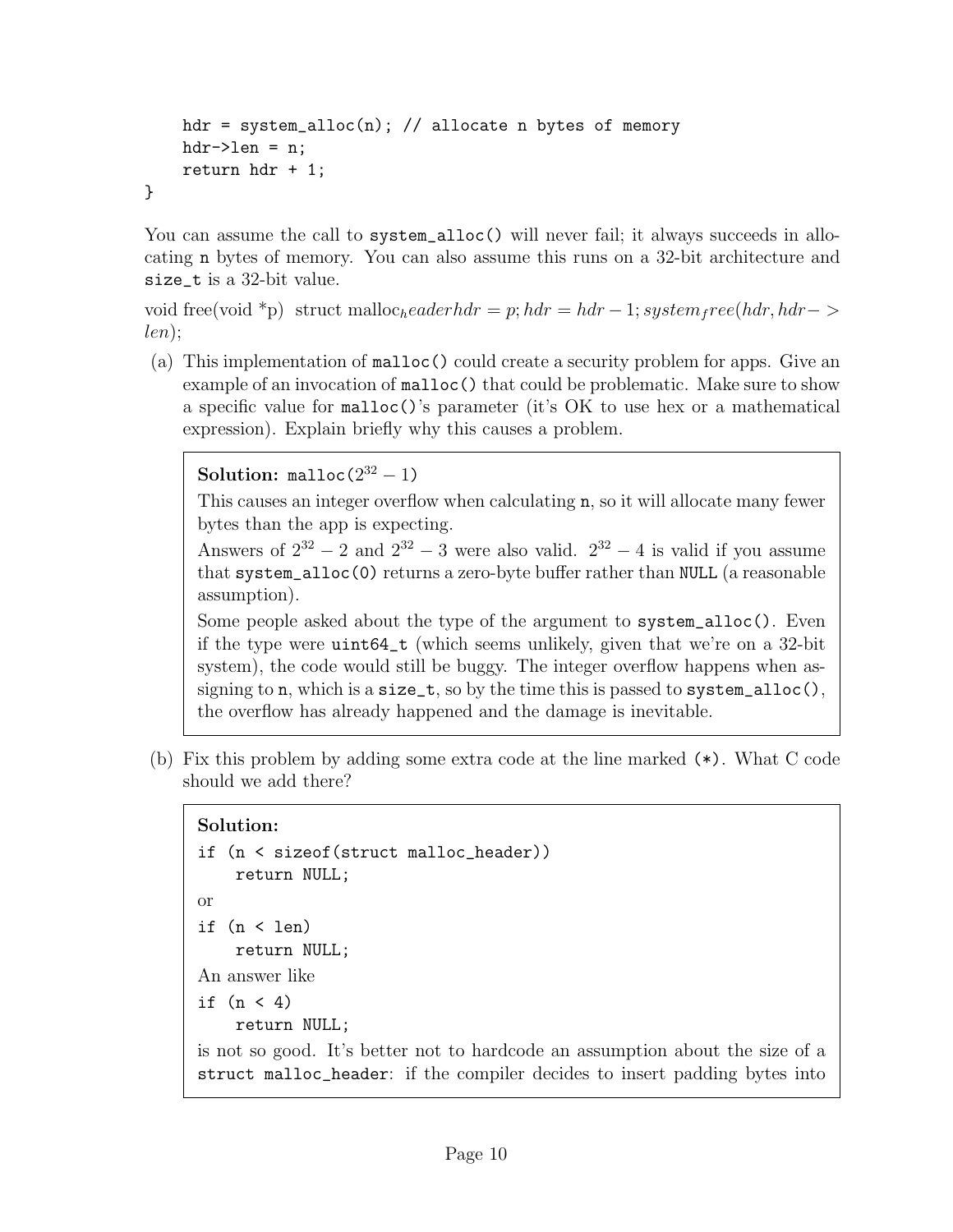the struct, so the struct is 8 bytes long, then this code will be insecure.

10. (18 points) After doing Project 2, Neo decided to make a simple version of the Part 1 client that runs in the browser using only JavaScript. Neo calls his new service Crypto-Catalog. It gives each registered user a single encrypted text file. The encrypted file is stored on the CryptoCatalog server (which is untrusted, like the storage server in Project 2). There is no sharing or revocation, and there is only one file per user.

A new user visits CryptoCatalog.com and creates an account (setting a username and password). After logging in, the CryptoCatalog JavaScript code prompts the user for their encryption passphrase (which is different from their login password). Using that passphrase, it generates two 128-bit symmetric keys,  $k_c$  and  $k_i$ , for confidentiality and integrity, by hashing the passphrase 10,000 times with SHA-256: H(H(...H(passphrase)...))  $= k_c || k_i$ . The JavaScript code gets the encrypted file from the server, and then authenticates and decrypts it using  $k_i$  and  $k_c$ . Whenever the user saves the file, the new contents are encrypted using AES-CBC under  $k_c$  and then the ciphertext is MAC'd using  $HMAC-SHA256$  under  $k_i$ .

(a) Can evil.com read the plaintext file of a user of CryptoCatalog, if the user doesn't visit evil.com? Briefly, why or why not?

Solution: No, evil.com won't know the keys. Or, No, assuming the user has chosen a good passphrase, as evil.com can't guess the keys.

(b) Can evil.com read the plaintext file of a user of CryptoCatalog, if the user visits evil.com (but doesn't interact with evil.com at all)? Briefly, why or why not?

Solution: No, the same-origin policy doesn't give evil.com any special access to CryptoCatalog.com.

Or, No, assuming the user has chosen a good passphrase, due to same-origin policy.

(c) Evil.com was able to steal a copy of CryptoCatalog's database of encrypted files. How could evil.com decrypt at least some of the files?

Solution: Guess passphrases using a dictionary attack with common passwords.

(d) Suppose evil.com manages to compromise the CryptoCatalog servers and gains complete control over them. How can evil.com break the confidentiality of all of CryptoCatalog's users' files?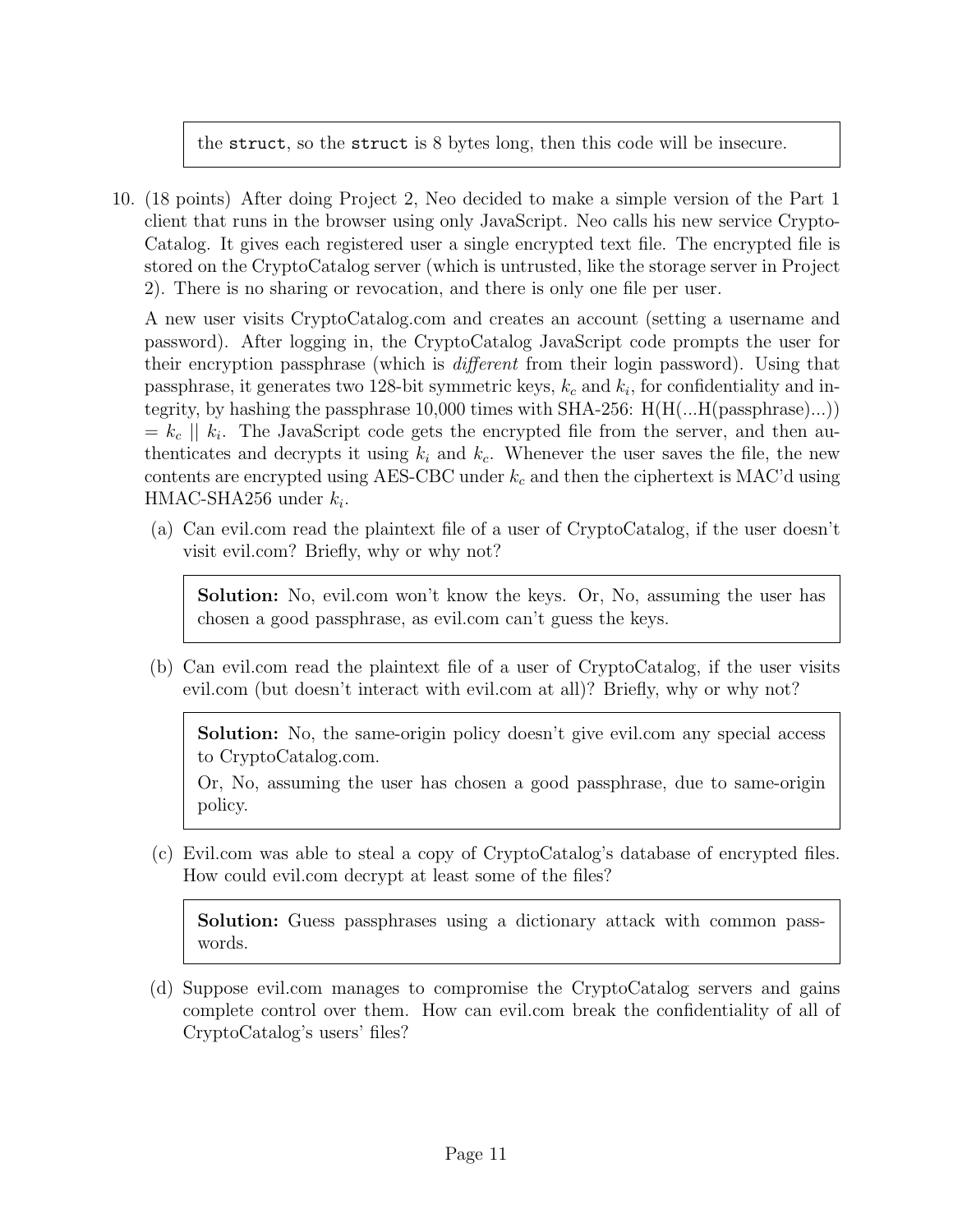Solution: Have CryptoCatalog.com send malicious Javascript to the users. The malicious Javascript could capture the passphrase and send it to evil.com.

(e) With regard to the previous question, why is the web version, CryptoCatalog, more vulnerable than your Project 2 client?

Solution: Because the CryptoCatalog server can change the client Javascript code, whereas in Project 2 the server can't modify your client code.

(Another difference: your Project 2 code used randomly generated symmetric keys, whereas this derives them from a passphrase.)

- 11. (24 points) You're sitting in a coffee shop enjoying a mocha latte and some relaxing computer security reading online at http://awesome-security-stuff.com. You're connected on the coffee shop's wifi network.
	- (a) Assuming you are only browsing http://awesome-security-stuff.com, who is potentially able to observe what articles you are reading? Circle all that apply.
		- 1. Other coffee shop patrons
		- 2. The manager of the store next door to the coffee shop who occasionally leeches off of the coffee shop's wifi
		- 3. Your friend in a dorm a few miles away
		- 4. The coffee shop's ISP
		- 5. The website awesome-security-stuff.com
		- 6. None of the above
	- (b) Name two technologies that could reduce the number of parties in part (a) that can observe your traffic. Do not give explanations, simply write down their names.

Solution: Any two of TLS (HTTPS), WPA (encrypted Wifi), VPN, Tor.

- (c) If you use both the technologies you listed in part (b), who will still be able to know a complete list of all the articles you view?
	- 1. Other coffee shop patrons
	- 2. The manager of the store next door to the coffee shop who occasionally leeches off of the coffee shop's wifi
	- 3. Your friend in a dorm a few miles away
	- 4. The coffee shop's ISP
	- 5. The website awesome-security-stuff.com
	- 6. None of the above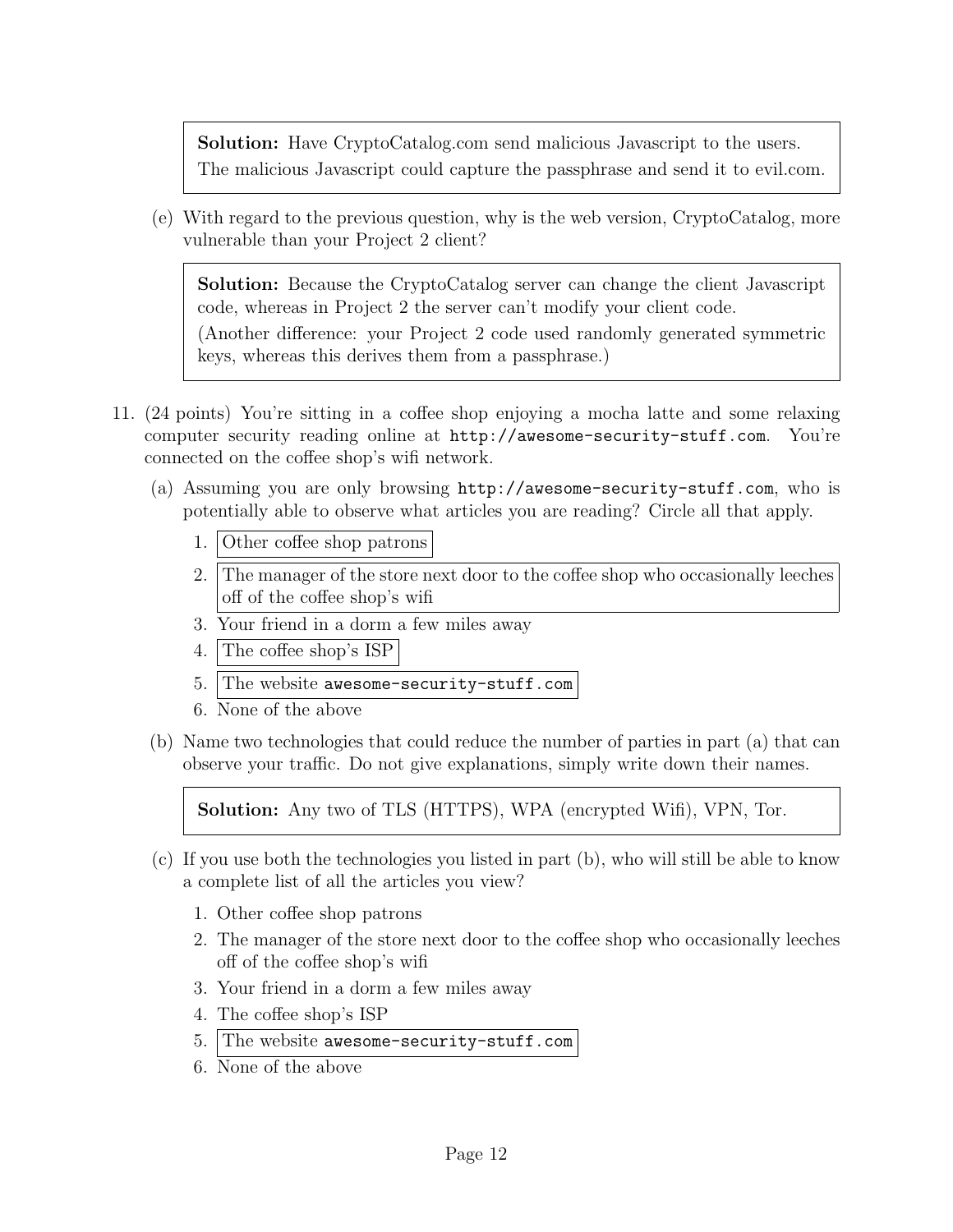Solution: If you wrote Tor in part (b), you should circle item 6 (None of the above), as Tor prevents the website from knowing who is reading each article. Otherwise, you should circle item 5 (the website), as with TLS, WPA, and/or a VPN, awesome-security-stuff.com still sees what articles you read.

(d) You notice that each article has a Facebook Like button icon, loaded from facebook.com, allowing you to indicate on Facebook that you enjoyed this article. If Facebook wanted to, could it track what articles you are visiting, if you don't click on the Like button? Circle yes or no, then explain why or why not.

YES NO

Explanation:

Solution: Your browser loads the icon by making a request to Facebook, and that request will send the cookies for facebook.com, so if you've ever logged onto Facebook in the past, Facebook can tell you visited that article. Some clarifications:

- It's perhaps most obvious that this is possible if you are logged on, so a simple answer is to say, yes, if you're logged on to Facebook.
- Even if you're logged off, Facebook can probably still track what articles you're visiting. If you log on, then log off, your browser will likely still retain cookies for facebook.com that allows Facebook to continue to uniquely identify you (and link you to your prior login). Those will be sent with the request to load the Like button icon, so Facebook can identify you at that point—even if you've since logged off. That said, this is probably academic. Based on how Facebook is designed, most Facebook users are probably logged on to Facebook essentially all the time, even if they're not actively using Facebook right then.
- When your browser sends a request to Facebook for the Like icon, the Referer header will list which article you're reading, so Facebook can see which article you're reading (from the Referer) and identify you (from the cookies sent with the request).
- (e) The coffee shop only allows you to surf online for 30 minutes, but you usually like to spend more than that there.

After 30 minutes, you notice that visiting any URL in the browser results in a blocked page (indicating you can no longer browse the Internet). However, you notice you are able to successfully ping any valid domain name. Describe how you might prepare to surf for longer in the future.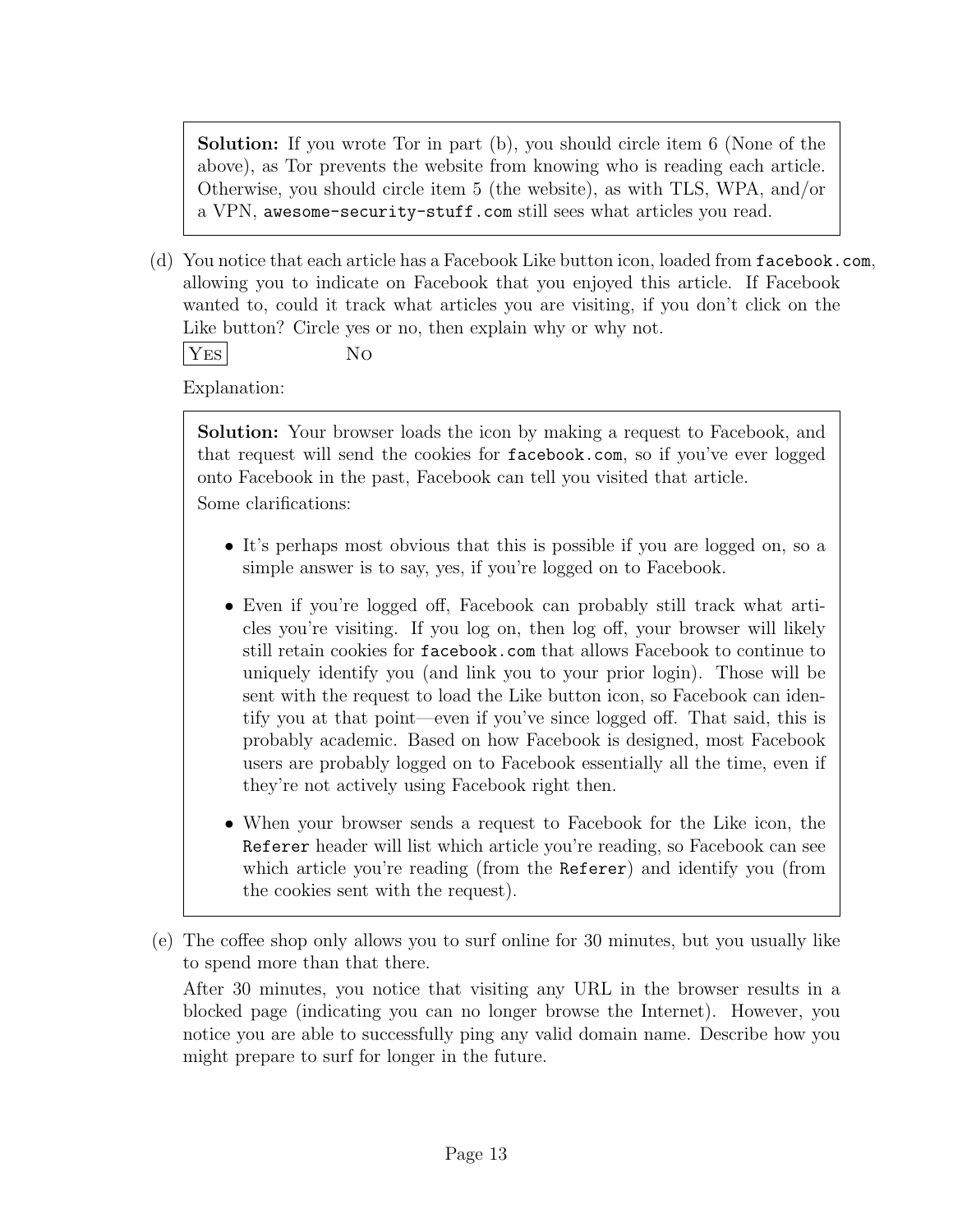Solution: Set up a server to help you tunnel IP over DNS. Or, ICMP tunneling (since you can ping).

- 12. (26 points) Sarah is using a laptop on her home network to browse the Internet over HTTP. Consider an adversary with a smartphone and an Internet connection and the following capabilities:
	- A. No additional capabilities
	- B. A \$10k GPU compute cluster
	- C. Can compromise Sarah's home router
	- D. Can compromise the primary nameserver for the zone
	- E. Can compromise the primary nameserver and offline signing key for the zone
	- (a) In the following table, **mark with an X** which attacks each adversary could successfully perform against Sarah if everyone uses DNS: without DNSSEC:

| Spoof existence of records that       |  |  |           |  |
|---------------------------------------|--|--|-----------|--|
| actually don't exist in the zone      |  |  |           |  |
| Spoof values of records that exist in |  |  |           |  |
| the zone                              |  |  | Answer: A |  |
| Spoof non-existence of records that   |  |  |           |  |
| actually do exist in the zone         |  |  |           |  |
| Enumerate all names in the zone       |  |  |           |  |
|                                       |  |  |           |  |

B C D

Spoof1 X X Spoof2 X X Spoof3 X X Enum

| Spoof existence of records that       |  | X |  |
|---------------------------------------|--|---|--|
| actually don't exist in the zone      |  |   |  |
| Spoof values of records that exist in |  | X |  |
| the zone                              |  |   |  |
| Spoof non-existence of records that   |  | X |  |
| actually do exist in the zone         |  |   |  |
| Enumerate all names in the zone       |  |   |  |
|                                       |  |   |  |

(b) Remember that when using DNSSEC, the zone is signed with a key that is not stored on the primary nameserver. Instead, the key is stored at an "offline" location. Also, NSEC records sign each adjacent pair of names in the zone. In the following table, mark with an X which attacks each adversary could successfully perform against DNSSEC with NSEC records: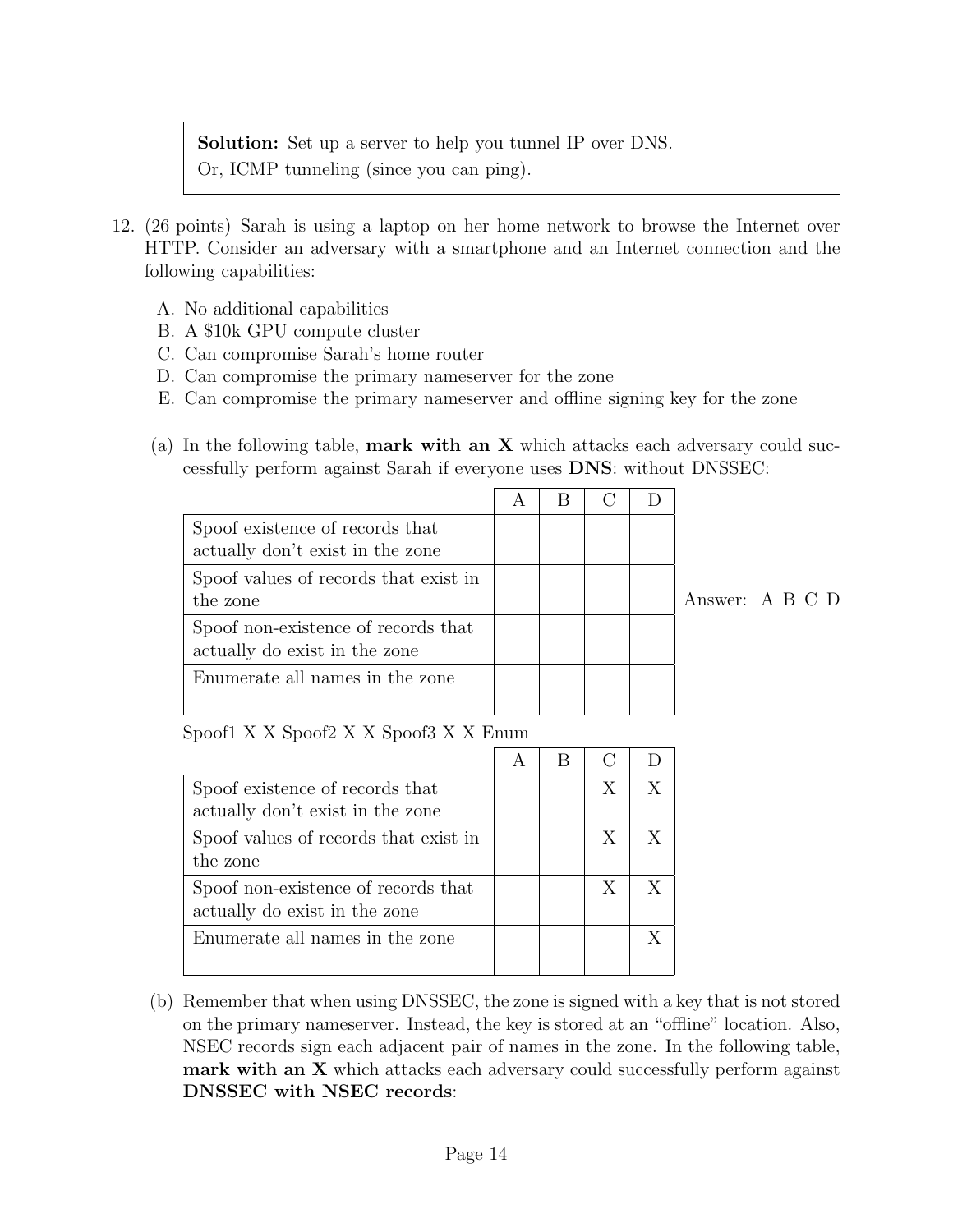|                                                                      | $\overline{A}$ |  | F, |             |  |
|----------------------------------------------------------------------|----------------|--|----|-------------|--|
| Spoof existence of records that<br>actually don't exist in the zone  |                |  |    |             |  |
| Spoof values of records that exist in<br>the zone                    |                |  |    | Answer: A B |  |
| Spoof non-existence of records that<br>actually do exist in the zone |                |  |    |             |  |
| Enumerate all names in the zone                                      |                |  |    |             |  |

| Spoof existence of records that       |   |   |   |   |  |
|---------------------------------------|---|---|---|---|--|
| actually don't exist in the zone      |   |   |   |   |  |
| Spoof values of records that exist in |   |   |   |   |  |
| the zone                              |   |   |   |   |  |
| Spoof non-existence of records that   |   |   |   |   |  |
| actually do exist in the zone         |   |   |   |   |  |
| Enumerate all names in the zone       | X | X | X | X |  |
|                                       |   |   |   |   |  |

C D E Spoof1 X Spoof2 X Spoof3 X Enum X X X X X

(c) NSEC3 records were introduced to fix certain issues with NSEC records: each name in the zone is hashed, the hashes are sorted, and each NSEC3 record signs an adjacent pair of hash digests. In the following table, mark with an X which attacks each adversary could successfully perform against DNSSEC with NSEC3 records:

|                                       |  | $\mathcal{C}$ | E |             |  |
|---------------------------------------|--|---------------|---|-------------|--|
| Spoof existence of records that       |  |               |   |             |  |
| actually don't exist in the zone      |  |               |   |             |  |
| Spoof values of records that exist in |  |               |   |             |  |
| the zone                              |  |               |   | Answer: A B |  |
| Spoof non-existence of records that   |  |               |   |             |  |
|                                       |  |               |   |             |  |
| Enumerate all names in the zone       |  |               |   |             |  |
| actually do exist in the zone         |  |               |   |             |  |

C D E Spoof1 X Spoof2 X Spoof3 X Enum X X X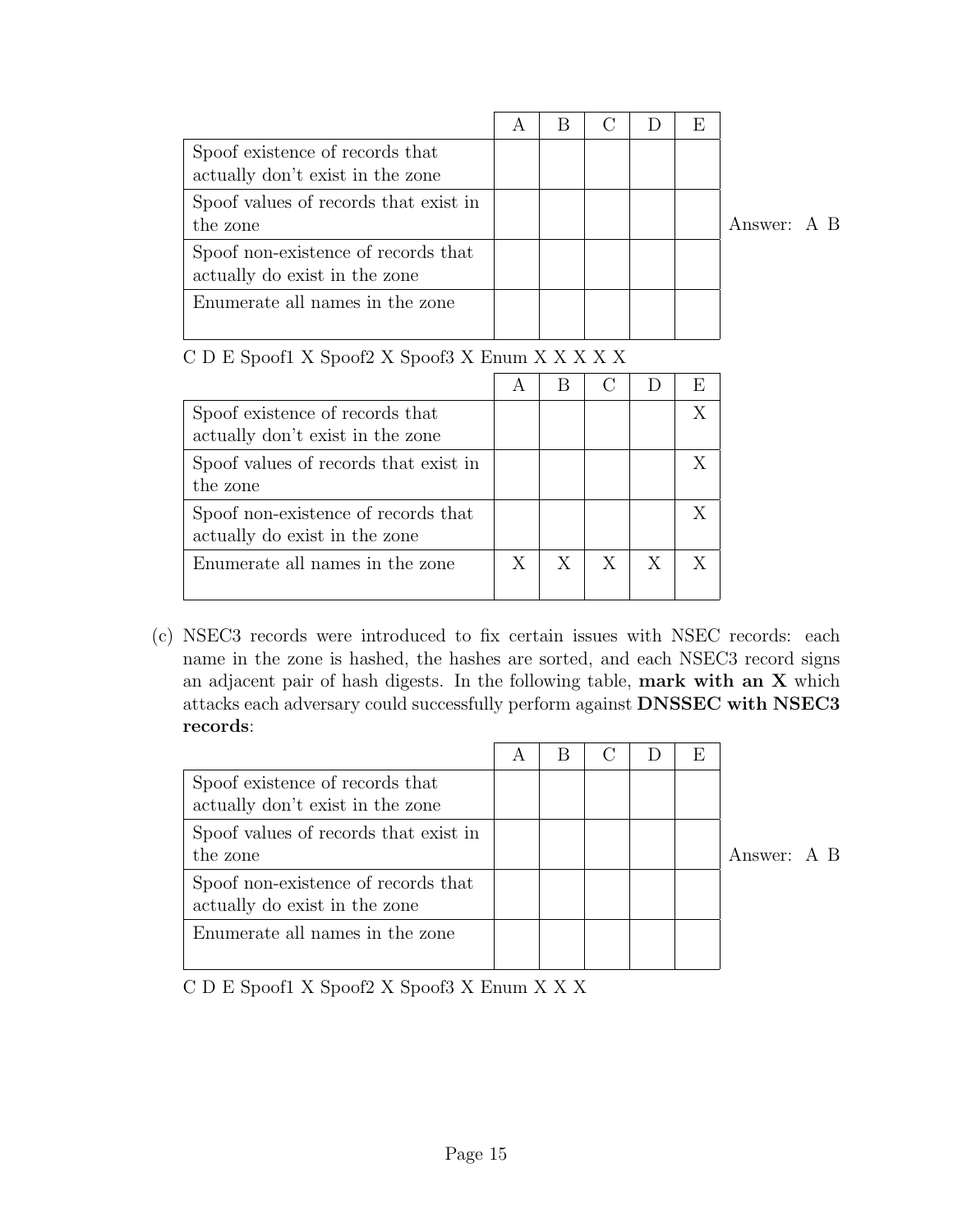| Spoof existence of records that<br>actually don't exist in the zone  |   |   | X |
|----------------------------------------------------------------------|---|---|---|
| Spoof values of records that exist in<br>the zone                    |   |   |   |
| Spoof non-existence of records that<br>actually do exist in the zone |   |   |   |
| Enumerate all names in the zone                                      | X | X | Y |

(d) NSEC5 records are a further improvement. They work as follows.

When signing a zone, for each name *n* in the zone, compute  $R(n) = H(Sign<sub>K</sub>(n))$ where K is a secondary RSA private key and H is a secure cryptographic hash function. The secondary signing key  $K$  is separate from the main key used to sign the zone. Sort all the R values in the zone and sign each consecutive pair  $(R_i, R_{i+1})$ using the primary signing key. The signed zone and the secondary signing key are stored on the primary nameserver.

When answering a query for a non-existent name  $n$ , the nameserver responds with  $Sign_K(n)$  (generated on-the-fly) and the NSEC5 record that represents the gap containing  $R(n)$ .

In the following table, **mark with an X** which attacks each adversary could successfully perform against DNSSEC with NSEC5 records:

|                                                                      | $\overline{\mathsf{A}}$ |  | E |             |  |
|----------------------------------------------------------------------|-------------------------|--|---|-------------|--|
| Spoof existence of records that<br>actually don't exist in the zone  |                         |  |   |             |  |
| Spoof values of records that exist in<br>the zone                    |                         |  |   | Answer: A B |  |
| Spoof non-existence of records that<br>actually do exist in the zone |                         |  |   |             |  |
| Enumerate all names in the zone                                      |                         |  |   |             |  |

C D E Spoof1 X Spoof2 X Spoof3 X Enum X X